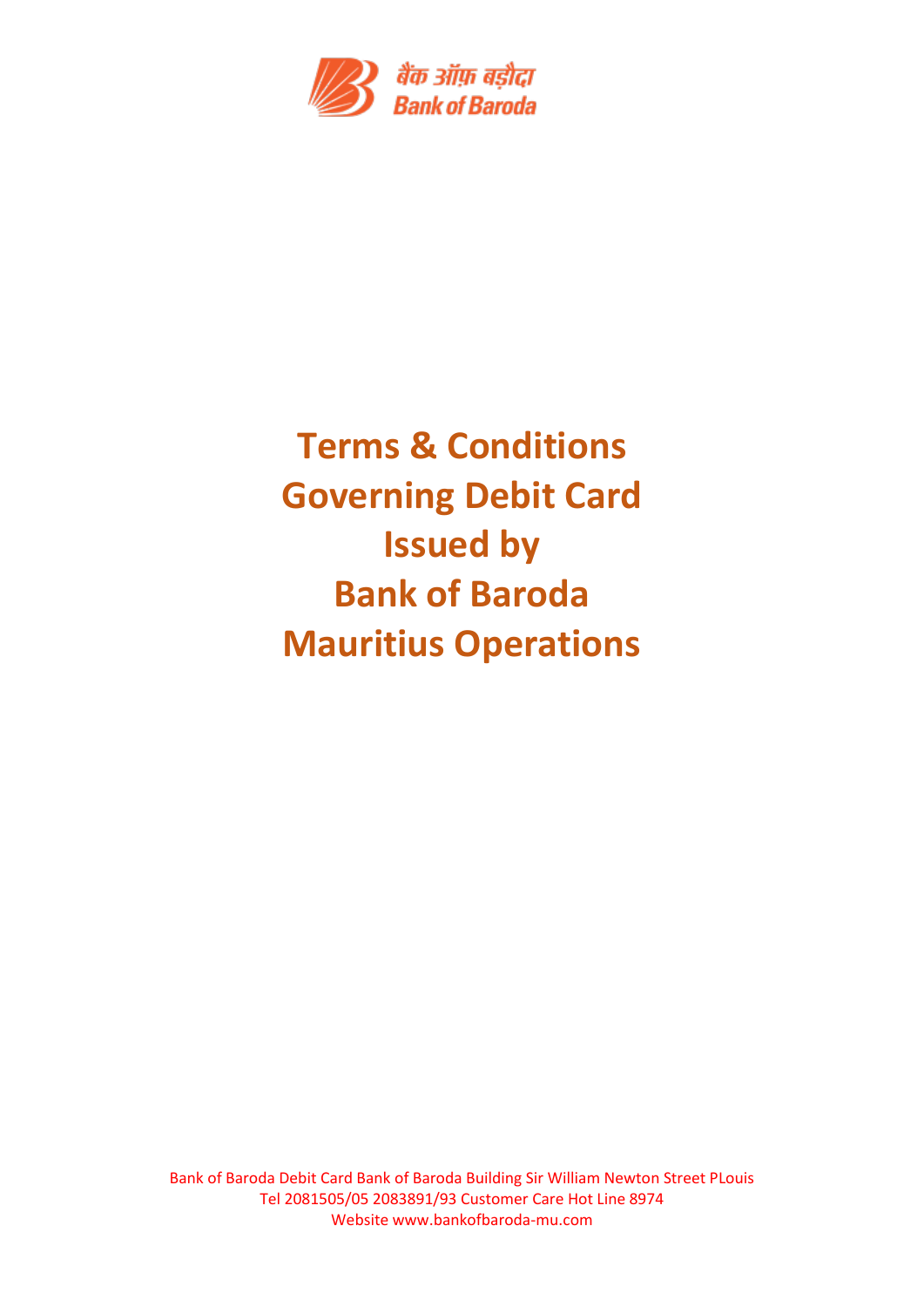

#### **IMPORTANT**

By using Bank of Baroda Debit Card you are unconditionally accepting the terms and conditions listed hereunder and will be bound by them and you accept the onus of ensuring compliance with the relevant Reserve Bank of India (RBI) Regulations, Exchange Control Regulation of the RBI, Foreign Exchange Management Act 1999 ( The FEMA Act), Bank of Mauritius and the Law of the Land of Mauritius and all rules and regulations framed under the Act and as amended/modified/applicable from time to time and any other corresponding enactment in force from time to time. You also continue to remain bound by the terms and conditions of operation of your Savings bank account/Current Account (Individuals) with Bank of Baroda.

#### **DEFINITIONS**

- 1. The "BANK" means Bank of Baroda, a body corporate constituted by and under the Banking Companies (Acquisition and transfer of undertakings) Act, 1970 and having its Head Office at Mandvi, Baroda India.
- 2. "Card" or "Debit Card" or "International Debit Card" refers to the Bank of Baroda Debit Card issued by the Bank to a Card Holder.
- 3. "Cardholder" means the approved Customer who has requested for the card upon his/her undertaking to abide by the terms and conditions herein and who has been issued the Card and who is authorized to hold and use the Card. Cardholder is referred to as "You", "Your", "him" or similar pronouns and all reference to the Cardholder in the masculine gender will also include the feminine gender.
- 4. "Account(s)" means the Cardholder's Savings or Current Account (Individuals) that have been designated by bank to be eligible account(s) for valid operations of the Debit Card. The Cardholder should be either the account holder or sole signatory authorized to act alone when there are more than one account holders/signatories.
- 5. "Primary Account" shall mean in case of multiple accounts linked to the card, the account that has been designated as being the main/first account of the operation i.e. the account from which purchase transaction, cash withdrawals, charges and fees related to the card are debited.
- 6. "ATM" means Automated Teller Machine whether in Mauritius or abroad, whether of the Bank or an ATM under specified Shared Network, at which amongst other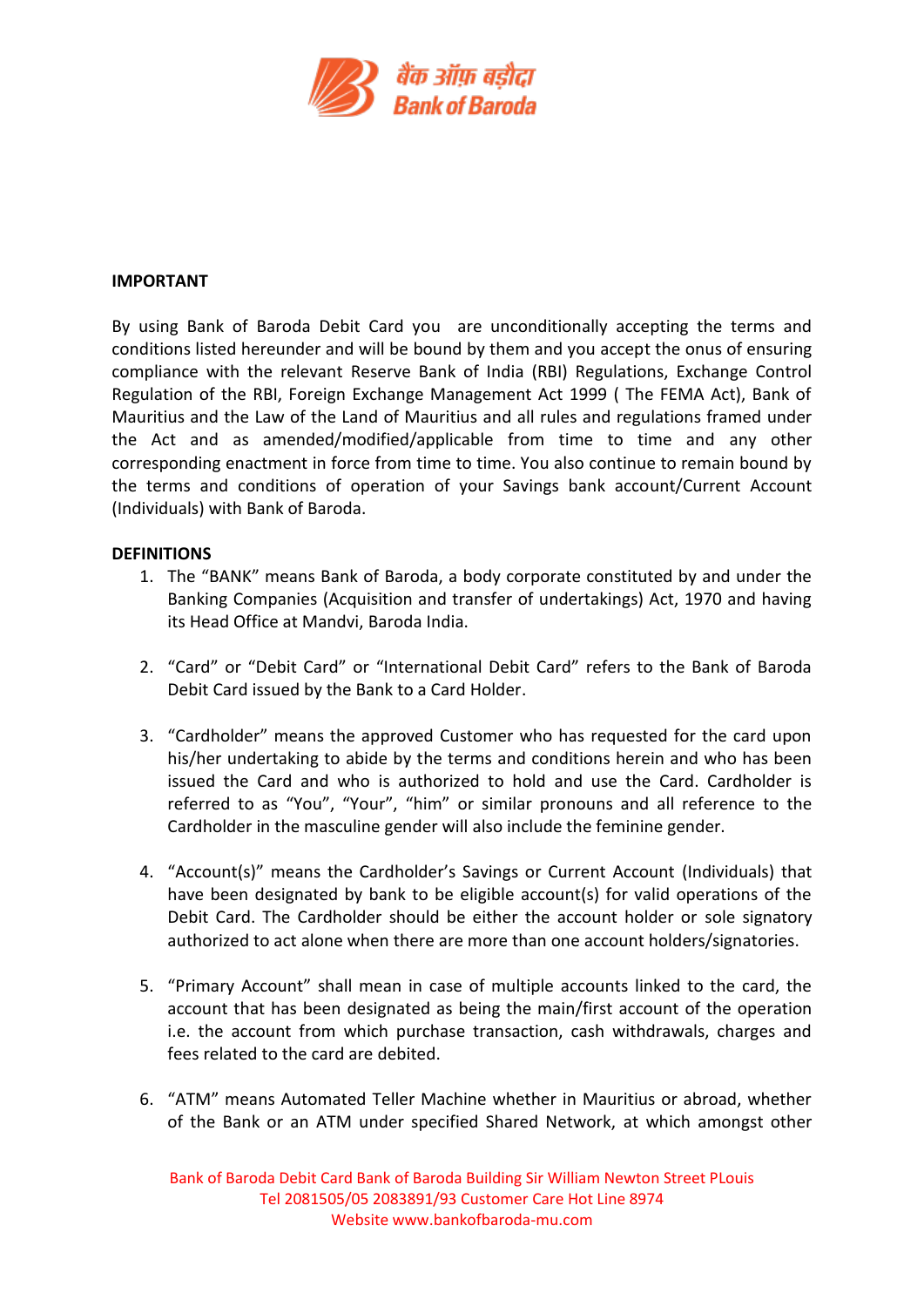

things, the Cardholder can use his Card to Access his funds held in his account with the Bank.

- 7. "Cash Dispenser" means an ATM with restricted functionality of dispensing Cash only.
- 8. "PIN" means the Personal Identification Number, required to access the Automated Teller Machine, allocated to the card holder by the Bank or chosen by him from time to time.
- 9. "Shared Network" means network of ATMs other than Banks of Baroda ATMs where debit cards are accepted.
- 10. "Transaction" means any instruction given by a Cardholder by using his Card directly or indirectly, to the Bank to effect action on his account.
- 11. "International Transaction" means the transaction performed by the cardholder through his internationally valid Debit Card outside Mauritius.
- 12. "Account Statement" means a periodic statement of account sent by Bank to card holder or Pass Book issued by the branch where the account is maintained setting out transactions carried out by the cardholder(s) during the given period and the balance on that date. It may also include any other information that Bank may deem fit to include.
- 13. "Merchant" or Merchant Establishment" shall mean establishments wherever located which accept/honour the Card and shall include amongst other airline organizations, railways, petrol pumps, shops, stores, restaurants etc. advertised by the Bank from time to time.
- 14. "Electronic data capture (EDC) "refers to electronic Point of sale terminals whether in Mauritius or overseas, whether of the Bank, any other Bank on the network, those permit the debit of the account(s) for purchase transactions from the member establishments.
- 15. "Valid Charges" means charges incurred by the Cardholder for purchase of goods or services on the card or any other charges as may be included by the Bank from time to time for the purpose of this product. All charges are in Mauritian Rupees "Rs"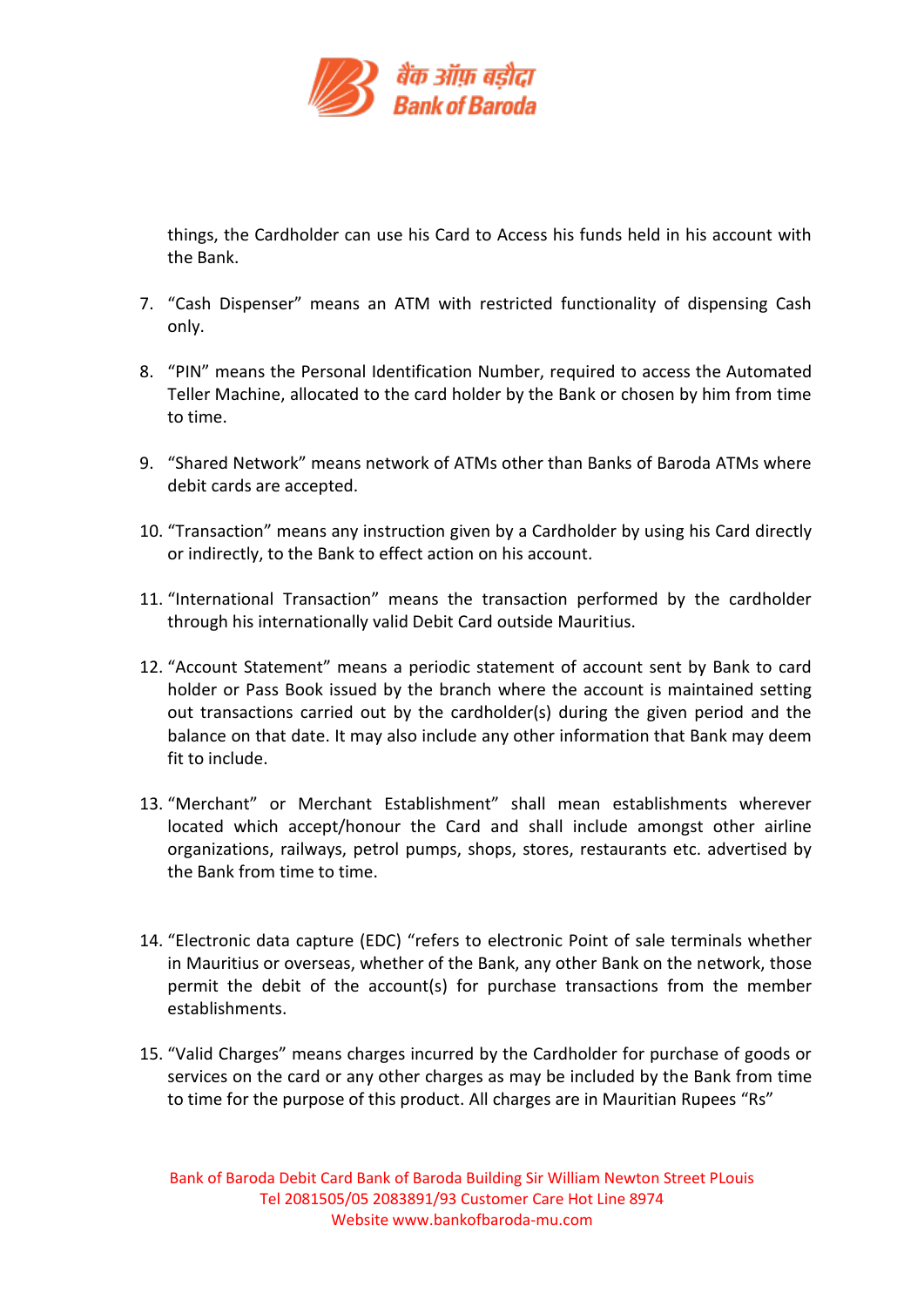

- 16. "Force majeure Event' means any event such as fire, earthquake, flood, epidemic, strike, lockout, labor controversy, industrial disputes, riots, civil disturbance, war, civil commotion, natural disasters, act of God, failure or delay of any transportation agency, or other furnisher of essential supplies or other facilities, omissions and acts of public authorities including changes in Law or other regulatory authority acts beyond the control of the Bank, or for any other reasons which cannot reasonably be forecast or provided against, and which cannot be predicted by men or ordinary prudence.
- 17. "Law" includes all applicable statutes, enactment, acts or legislature or Parliament, ordinances, rules, by-laws, regulations, judgments, notifications, guidelines, policies, directions, circulars, directives and orders of any Government, statutory authority, tribunal board, court or recognized stock exchange; final interim decrees and judgments.
- 18. "Technical Problem" includes any problems and difficulties arising due to the power end electricity failure, computer errors, programming errors, software or hardware errors, computer breakdown, non–availability of internet connections, communication problem between the Bank's server and ATM network, shutting down of the Bank's servers, non-availability of links, corruption of the computer software, problems in ATM or any other service providers infrastructure and telecommunication network, problem in any telecommunication network and any other technology related problems access the Automated Teller Machine, allocated to the card holder by the Bank or chosen by him from time to time.

# **BANK OF BARODA DEBIT CARD IS ISSUED ON THE FOLLOWING TERMS AND CONDITIONS**

## **1. CARDHOLDERS's OBLIGATIONS**

- i) The issue and use of the Card shall be subject to the rules and regulations in force from time to time as issued by Bank of Baroda, Bank of Mauritius, RBI, FEMA
- ii) The card shall be valid only for transaction options, as permitted by the Bank from time to time in Mauritius and overseas, at bank of Baroda ATMs, ATMs of other banks which are member of VISA network and Point of sales swipe terminals at Merchant establishment.
- iii) The card is not transferable or assignable by the cardholder under any circumstances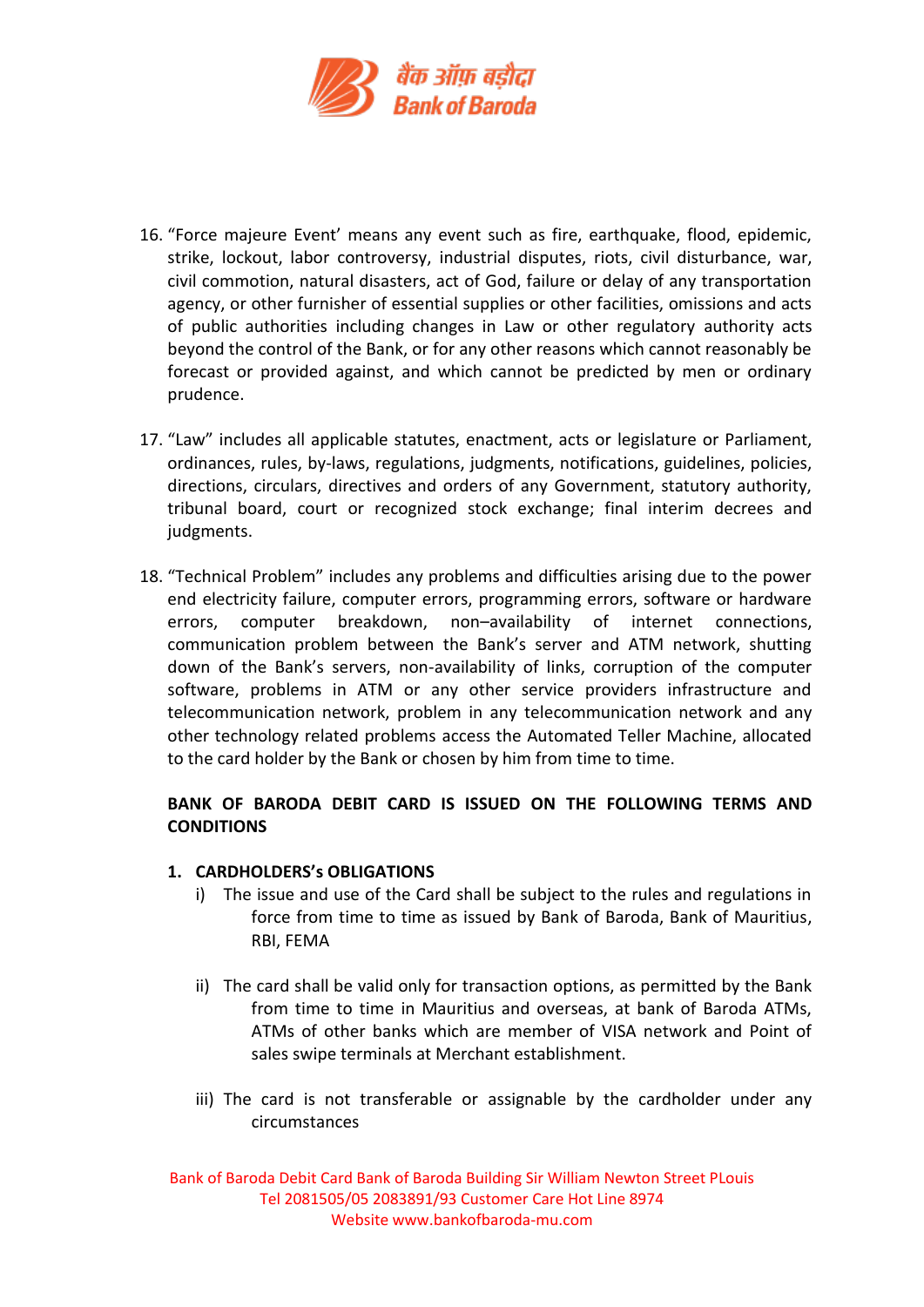

- iv) The Card is and will be the property of Bank of Baroda at all times and shall be returned to the Bank immediately upon Bank's request unconditionally. The cardholder is requested to ensure that the identity of the Bank's officer is established before handing over the Card.
- v) The cardholder is required to sign the Card immediately upon receipt. The Cardholder must not permit any other person to use it and should safeguard the Card from misuse by retaining the Card under his personal control at all times.
- vi) The PIN issued to the Cardholder for use with the Card or any numbers chosen by the Cardholder as a PIN will be known only to the Cardholder and is for his personal use and is strictly confidential. A written record of the PIN should not be kept in any form, place or manner that may facilitate its use by a third party. The PIN should not be disclosed to any third party, either to staff of the Bank or the merchant establishments under any circumstances or by any means whether voluntarily or otherwise.
- vii) The cardholder's account will be debited immediately with the amount of any withdrawal, transfer, valid charges and other transactions effected by the use of the Card. The Cardholder will maintain sufficient funds in the account to meet any such transaction.
- viii)The Cardholder shall maintain, at all times, such minimum balance in his account as the bank may decide from time to time, and the Bank may at its discretion, levy such penal or service charges as per Bank's rules from time to time and/or withdraw the Card Facility, if at any time the amount of the balance falls short of the required minimum as aforesaid, without giving any further notice to the Cardholder and/or without incurring any liability of responsibility whatsoever by reason of such withdrawal.
- ix) The cardholder should not use or attempt to use the Card without sufficient funds in the Card account. In the event of payment/debit made in excess of the balance available in the Cardholder's card account for any reason whatsoever, the Cardholder undertakes to repay such overdrawn amount together with interest as applicable from time to time and charges that may be debited by the Bank within 3 days of such overdrawn amount.
- x) The Bank shall have the right of set off and lien irrespective of any other lien or charge, present as well as future on the balance held in the card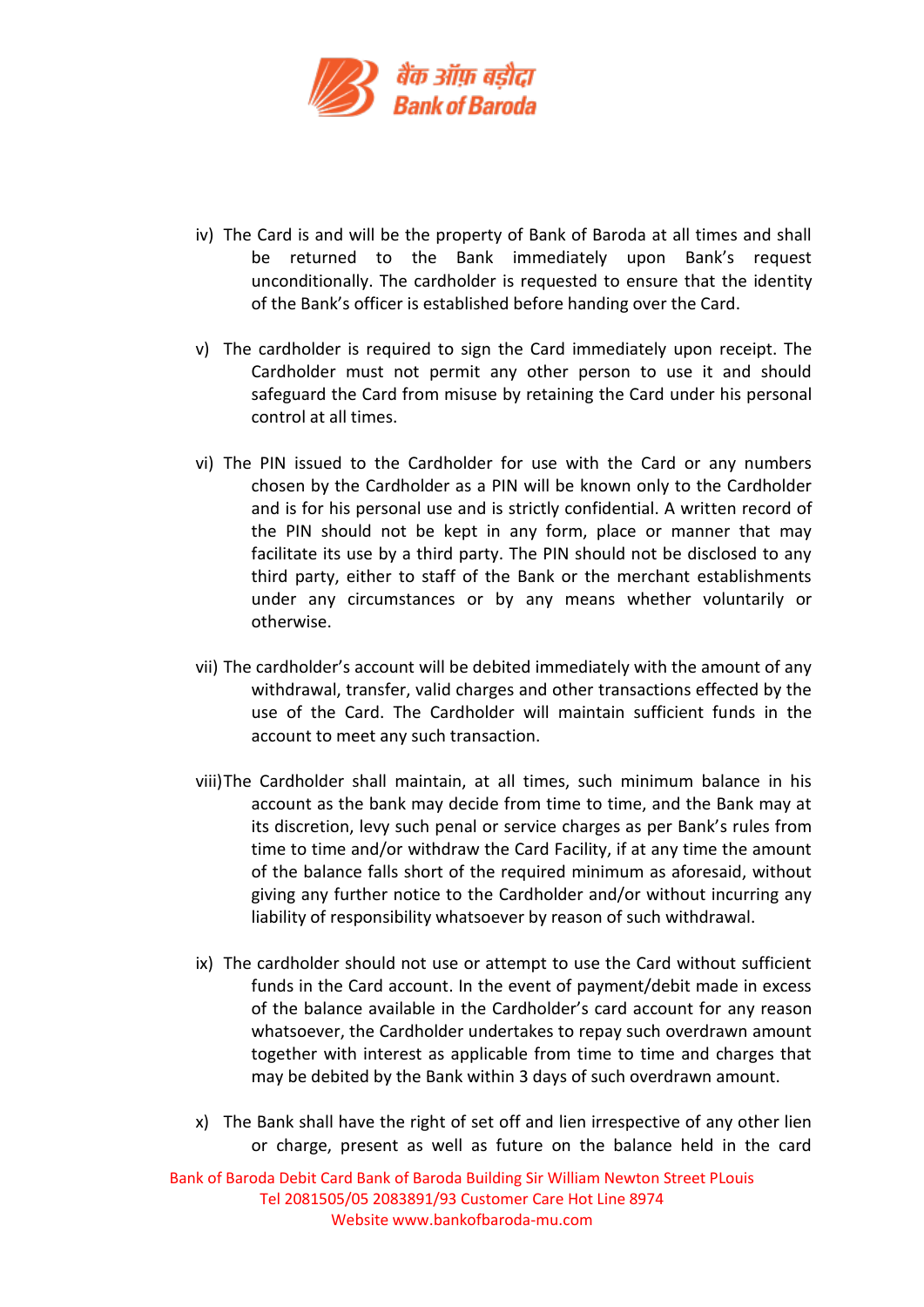

holder's primary and/or secondary account/s or in any other account whether in single name or joint names to the extent of all outstanding dues, whatsoever, arising as a result of services extended to and/or used by the cardholder.

- xi) The Cardholder will be responsible for transactions effected by use of the Card , whether authorized by the Cardholder or not and shall indemnify the Bank against any loss or damage caused by an unauthorized use of the Card or related PIN, including any penal action arising there from on account of any violation of Bank's guidelines or rules framed under the RBI/BOM/FEMA 1999/Law of the Land or any other law being in force in Mauritius and/or any other country/state continent/territory wherever located in the World at the time, notwithstanding the termination of this agreement.
- xii) In case of joint account, where only one Card is issued to a joint account holder, the other joint account holder/s shall expressly agree with and give consent on the application form for issue of the Card. If more than one person sign or agree to be bound by these terms and conditions, the obligation of such persons hereunder will be joint and several and as the context may require. Any notice to any such person will be deemed as an effective notification to all such persons:
	- a) In case, any of the joint account holder's gives "STOP OPERATION" instructions, no operations will be allowed on such Card accounts though the use of the Card. Any or more joint account holders only in respect of such Card accounts in which he/she is a joint account holder can give 'Stop Payment' Instructions.
	- b) All the joint account holders shall jointly instruct the Bank to revoke "Stop Payment Instructions".
- xiii)The Cardholder is requested to note that the Card is valid up to the last day of the month/year indicated on the Card. The renewed Card Shall be sent by the Bank, upon evaluation of the conduct of the account. The Bank reserves the sole right of renewing your Card account on expiry. The Cardholder undertakes to destroy the expired debit card by cutting it into several pieces.
- xiv)The Cardholder is required to get passbook of his Card related account updated from the branch where he is maintaining his Account at least once in a month.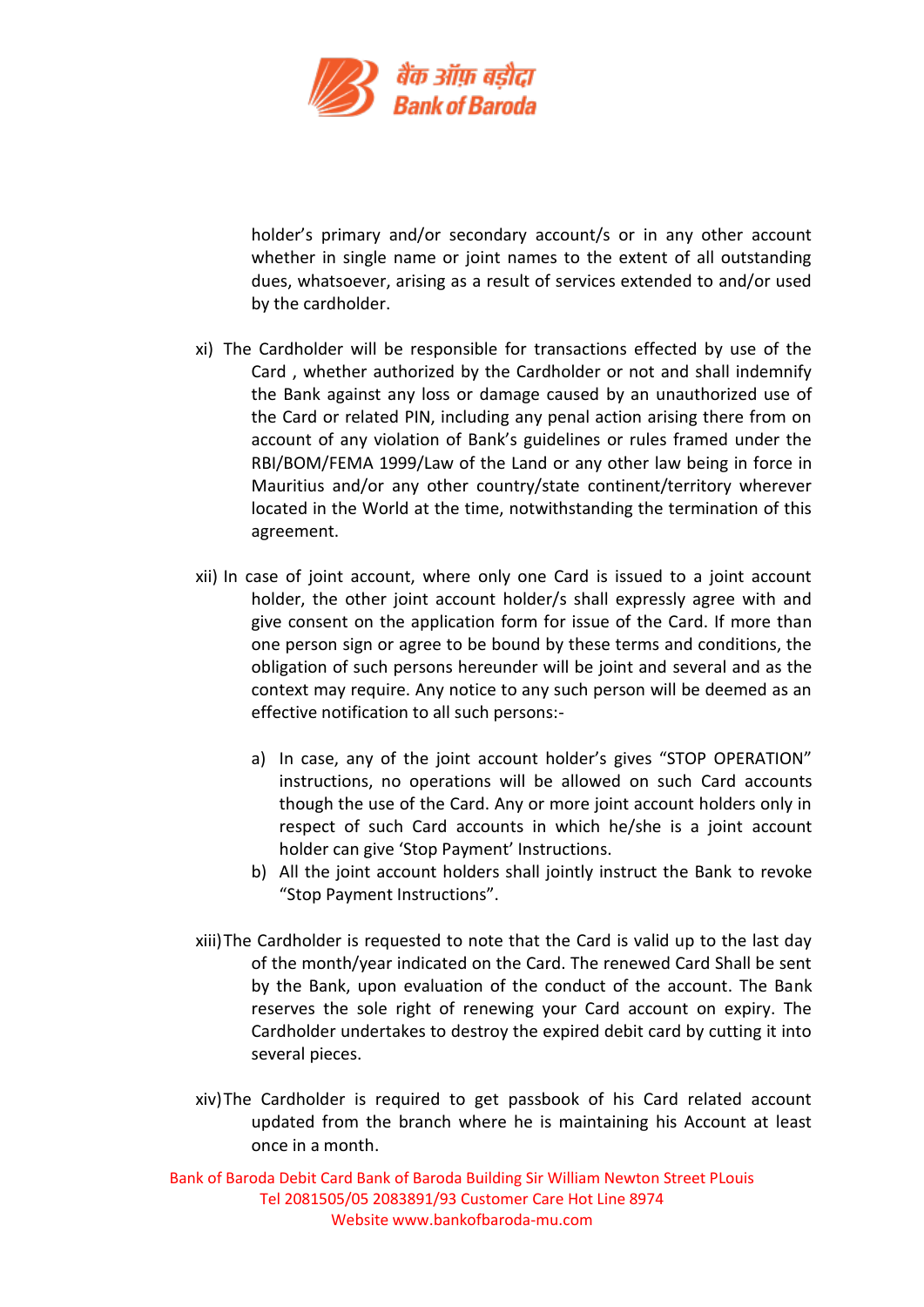

- xv) The Cardholder shall inform the Bank in writing within 7 days from the statement date of from the date of completion of his passbook of any irregularities or discrepancies that exist in the transaction details at an ATM/Merchant Establishment. If no such notice is received during this time, the Bank will assume the correctness of both the transactions and the statement of account/passbook.
- xvi)Issuance of the Card will be governed by the Law of the Land in Mauritius and guidelines laid down by Bank of Baroda at any point of time. Please note that card cannot be issued to incapacitated individuals- having blindness, handicapped partially or fully, mentally or physically handicapped, illiterate, etc. or any incapacities which render the person unfit for normal operations independently. In case of a person is incapacitated at any point of time it is his/her duty to inform bank for hotlisting card to prevent misuse. Bank will not be liable for any transactions done by card.
- xvii) In deceased cases, cardholder/heirs are protected from financial liability due to Card misuse only after incident of death is reported to be Bank. No coverage will be available on cash withdrawals/POS Purchase transactions done by misuse of card until bank is informed for card hotlisting. Bank is not liable for any transactions done before card is hotlisted.

## **2) FEATURES OF THE DEBIT CARD**

- i) ATM Facilities: The following facilities at Bank of Baroda ATMs pertaining to the Card Account shall be offered at the sole discretion of the Bank in ATMs subject to change from time to time, without prior notice
	- a) Withdrawal of Cash by the Cardholder from his Card account up to a stipulated number of occasions and limit during the cycle of 24hours, as may be prescribed, by the Bank from time to time.
	- b) Enquiry about the balances in the Card Account(s)
	- c) Printing of mini Statement Account
	- d) Change of PIN
	- e) Cheque Deposits
	- f) Transfer between the Card Accounts
	- g) Many other Value added Services
- ii) At other banks which are member of VISA network the following facilities shall be offered, which are subject to change from time to time without any prior notice: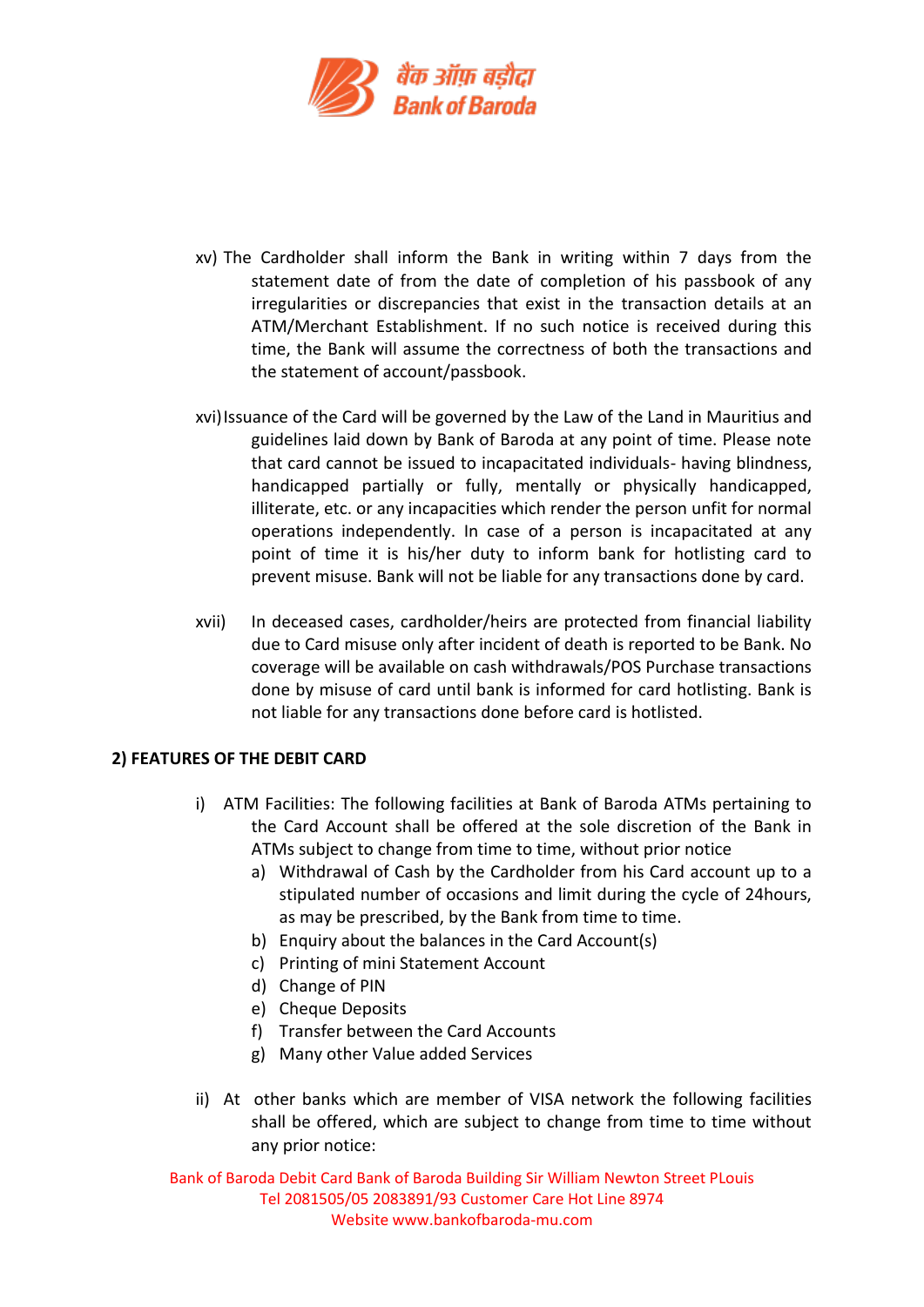

- a) Withdrawal of Cash by the Cardholder from his Card account up to a stipulated number of occasions and limit during the cycle of 24hours, as may be prescribed, by the Bank from time to time
- b) Enquiry about the balances in the Card Account(s)
- iii) PIN is secret four digit code number referred to as ATM-PIN, which is assigned by the Bank to the Cardholder. The Cardholder will be required to enter the PIN to avail ATM services using the card. Cardholder should ensure that the PIN mailed by the Bank is received in a sealed envelope without tampering.
- iv) The Cardholder is advised to change the PIN immediately through the relevant menu option in the Bank ATM and he is also advised to keep the PIN changed at frequent intervals. If the Cardholder forgets the PIN, he shall apply to the Bank for the regeneration of the PIN. New PIN may be issued at the sole discretion of the Bank, upon request in writing and payment of the requisite fee.
- v) The Bank may from time to time, at its discretion, tie up various agencies to offer various features on Debit Cards. All these features would be on best effort basis only. The Bank does not guarantee or warranty the efficacy, efficiency and usefulness of any of these products or services offered by any service providers/merchant/outlets/agencies. Dispute, if any would have to be taken up with the merchant/agency, etc directly without involving the Bank.

## **3) ATM USAGE**

- I) The card is accepted at Bank of Baroda's ATMs in Mauritius and VISA network worldwide.
- II) Cash Withdrawals performed by the Cardholder on VISA network in Mauritius and overseas will be subject to a fee as per prevailing tariff of charges and will be debited to the account at the time of such withdrawal and/or balance enquiry transactions. All transactions at non Bank of Baroda ATMs whether executed or failed are subject to the charges as determined by the Bank from time to time.
- III) For all cash withdrawals, cheque deposits (wherever provided) at Bank ATM, any statements/receipts issued by the ATM at the time of deposit or withdrawal shall be deemed conclusive, unless verified and intimated otherwise by the Bank. Any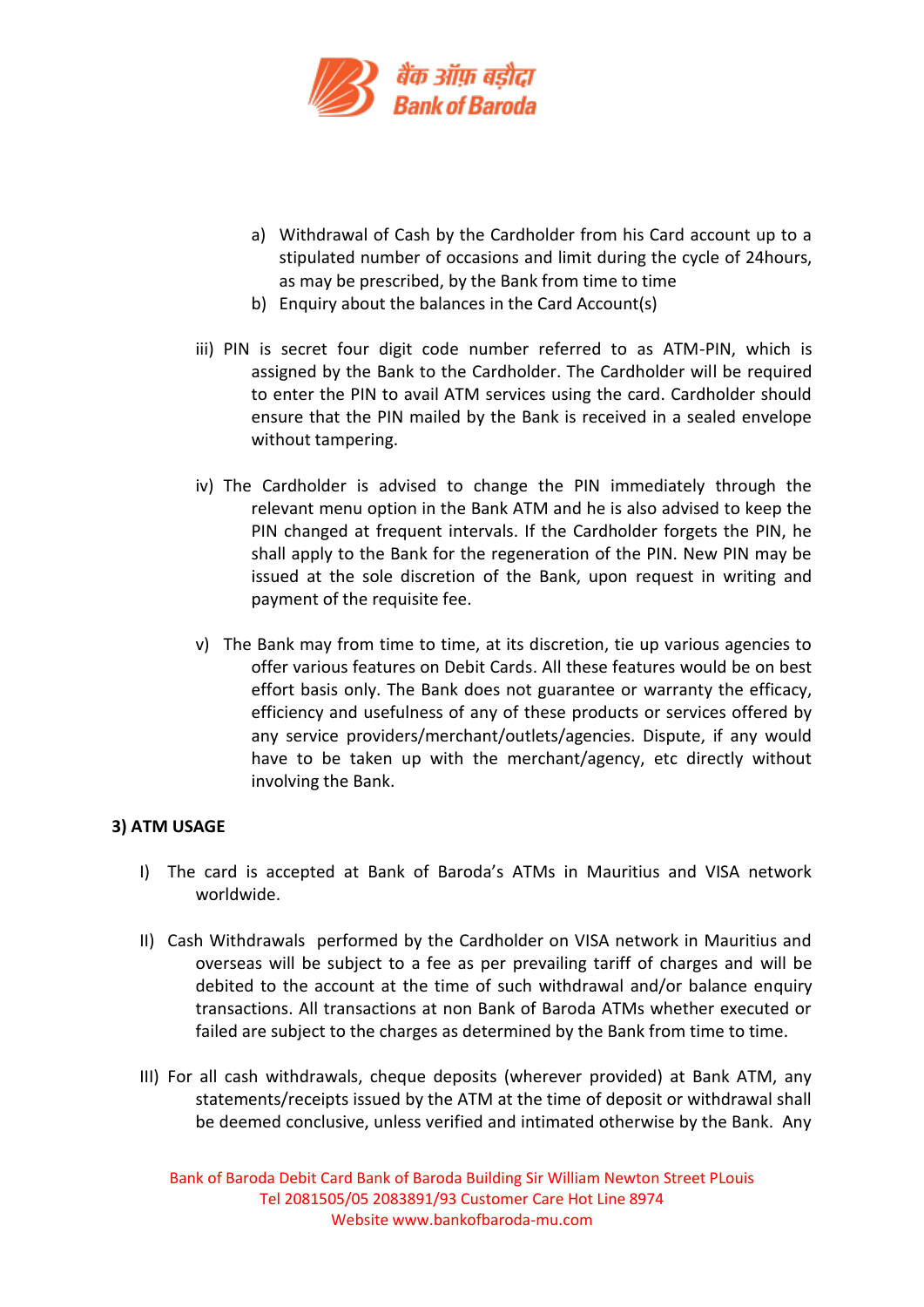

such verification shall be final and conclusive and verified amount will be binding on the Cardholder.

- IV) The Bank will not be liable for any failure, due to technical problems or Force Majeure Events, to provide any service or to perform any obligation there under.
- V) Bank will not be liable for any consequential or indirect loss or damage arising from or related to loss/use of the Card and / or related PIN howsoever caused.
- VI) The availability of ATM services in the country other than Mauritius is governed by the local regulations in force in the said country. The Bank will not be liable if these services are withdrawn without notice thereof.

## **4) MERCHANT ESTABLISMENT USAGE**

- I) The card is accepted at all VISA electronic Point of Sale terminals at merchant establishments in Mauritius and Overseas.
- II) The Card will be accepted only at Merchant Establishments that have EDC terminals. Any usage of the Card other than electronic use will be deemed un-authorized and the Cardholder will be solely responsible for such transactions. Please note that the Cardholder should use PIN as mode of authentication for use of the Card at EDC machines at Merchant Establishments. Never let anyone see you enter your PIN.
- III) The Cardholder is required to retain a copy of the sales slip whenever the Card is used at merchant establishments. Bank will not furnish copies of the sales slip. Any sales slip which can be proven as being authorized by him, will be deemed to be his liability.
- IV) Bank will not accept any responsibility for any dealings the merchant may have with the cardholder, including but not limited to the supply of goods and services so availed or offered. If Cardholder has any complaint relating to any merchant establishment, he should resolve the matter with the merchant establishment and failure to do so will not relieve him from any obligation to the Bank.
- V) Bank accepts no responsibility for any charges over and above the value/cost of transactions levied by any merchant establishment and debited to Cardholder account along with the transaction amount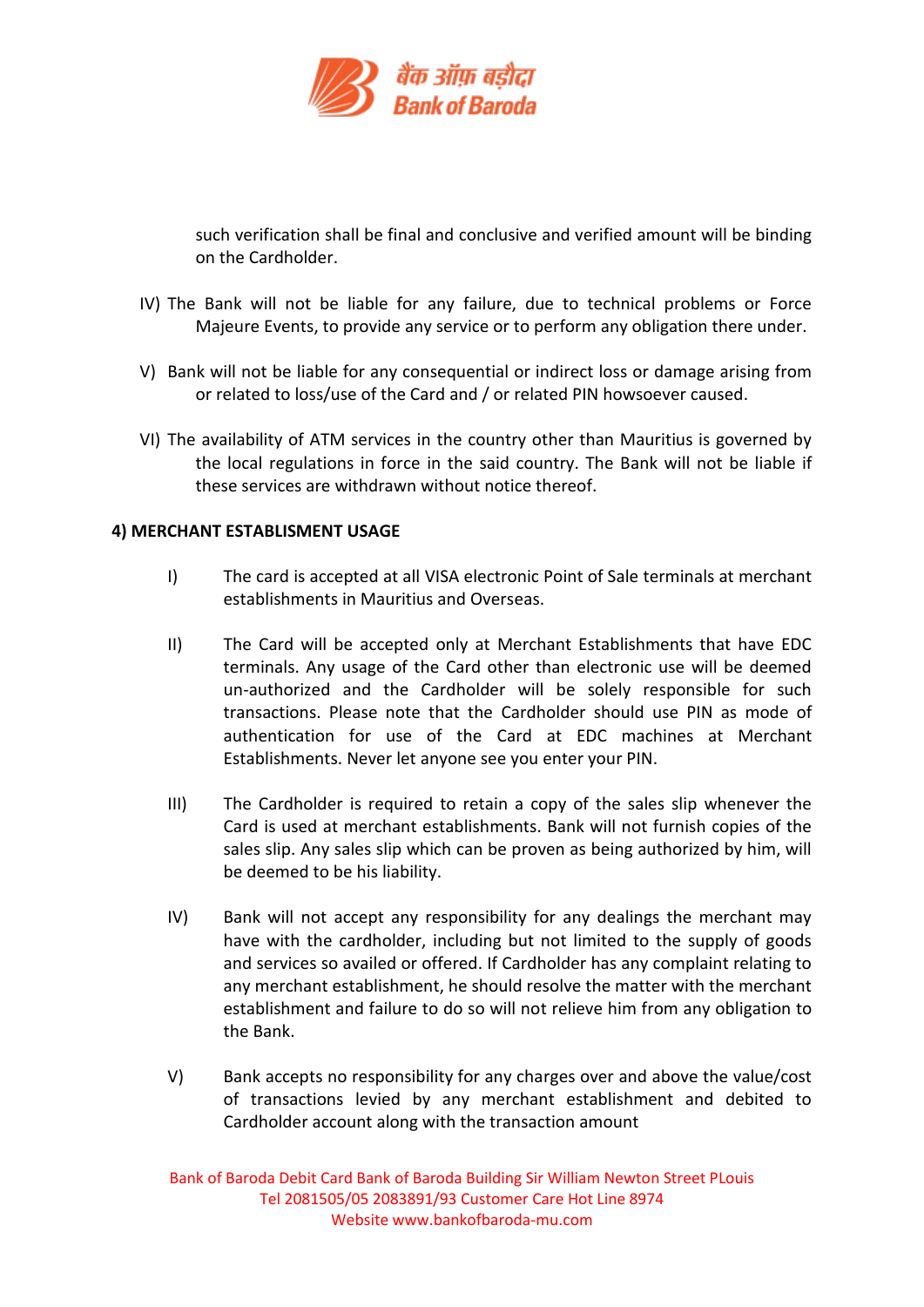

- VI) A purchase and a subsequent credit for cancellation of goods/services are two separate transactions. The refund will only be credited into Cardholder Account (less cancellation charges) as and when it is received from the merchant. Unlike debit transactions, credit transactions are not given effect online; hence if the credit is not posted in account within 30-days from the day of refund, the Cardholder will notify the Bank along with a copy of the credit note from the merchant.
- VII) In case of card linked to multiple accounts, transaction at merchant establishments will be effected only on the primary account. In case there are insufficient funds in the said account, the Bank will not honour the transactions even if the necessary funds are available cumulatively or severally in the other accounts linked to the Card.
- VIII) The Card is not to be used at Hotels during check-in for "blocking the amount" as done for credit cards and also at other merchant establishments where advance payment is required even before completion of the purchase transactions or services
- IX) The Card should not be used for any Mail order/Phone and any such usages will be considered unauthorized and the Card holder shall be solely responsible
- X) The Cardholder agrees to use Card up to a stipulated number of occasions and/or up to an amount limited for a cycle of 24 hours, as may be prescribed by the Bank from time to time.

## **5. INTERNATIONAL USE**

- (i) The Card is NOT VALID for foreign currency transactions
- (ii) The Cardholder is required to use the card strictly in accordance with the Exchange Control Regulations of Reserve Bank of India. In the event of failure to comply with the same, the Cardholder is liable for action under Foreign Exchange Management Act, 1999 and may be debarred from holding the Card from the Bank either at the instance of the Bank or the RBI/BOM/Law of Mauritius. The Cardholder shall indemnify and hold Bank harmless from and against any/all consequences arising from his not complying with the Exchange Control Regulations of RBI.
- (iii) The Bank shall be under no liability whatsoever and shall be deemed to the indemnified in respect of a loss or damage arising directly or indirectly out of the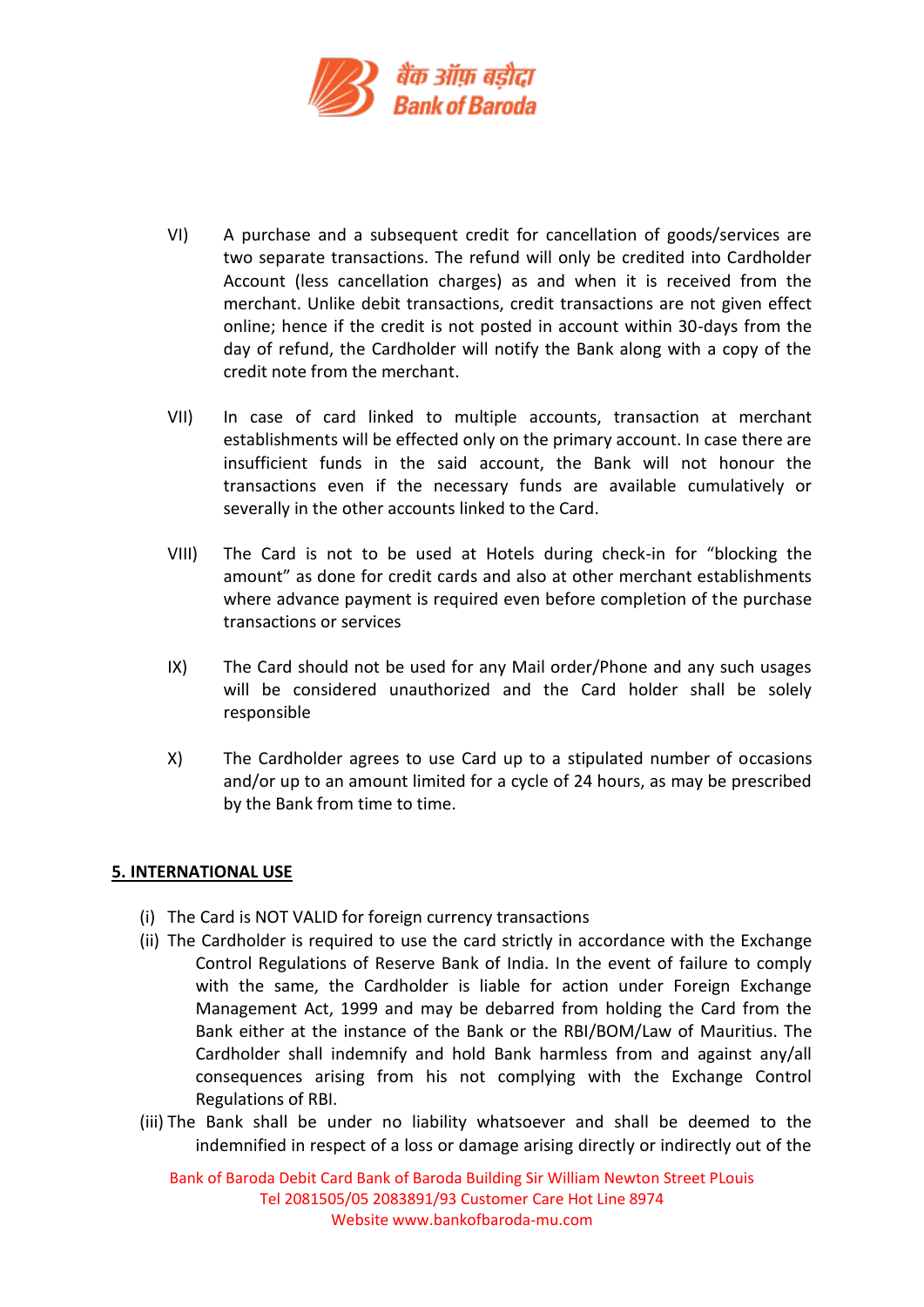

decline of a charge caused by the Cardholder having exceeded the foreign exchange entitlements

- (iv) The Card may be used, by Cardholders going abroad for bonafide personal expenses, during the trip abroad.
- (v) Non residents can hold the internationally valid debit card, provided all dues arising out of its use in Mauritius/abroad are met out of a NRE Account held at the Bank.
- (vi) The Cardholder agrees that every transaction for withdrawal of foreign currency will attract a service fee stipulated by the Bank. The service fee is liable to change without notice.
- (vii) The exchange rate used for all foreign currency transactions will be decided by the Bank/VISA and will be binding on the Cardholder.

## **6. FEES**

- (i) Bank's Debit Card is currently offered free of charge to primary account holder and to one joint account holder. However, Bank reserves the right to levy actual fees at a later date without prior notice. Such fees if any and so levied will be debited to cardholder's primary account on the Cardholder's approval/renewal at Bank's discretion. These fees are not refundable. Charges for other services will be debited at prevailing rates.
- (ii) Transaction fees for cash withdrawals wherever applicable, will be debited to the account at the time of posting the Cash Withdrawal.
- (iii) All charges in foreign currency will be debited in the account in MRS.
- (iv) The charges for usage of the Debit Card may be revised/changed by the Bank from time to time without prior intimation to the individual Cardholder.
- (v) Bank reserves the right to change/add charges without any notification to customers. At present bank is charging Card replacement charges of Rs 100 and Pin Regeneration charges of Rs 50.

# **7. LOST OR STOLEN CARD**

(i) If the Card is lost or stolen, the Cardholder must report the loss to the Bank immediately for hot listing the Card. Though the loss or theft may be reported by means of the Customer Service, at his own expenses, the Cardholder must confirm the same in writing to the Bank as soon as possible. A copy of the acknowledged police complaint must accompany the said written confirmation.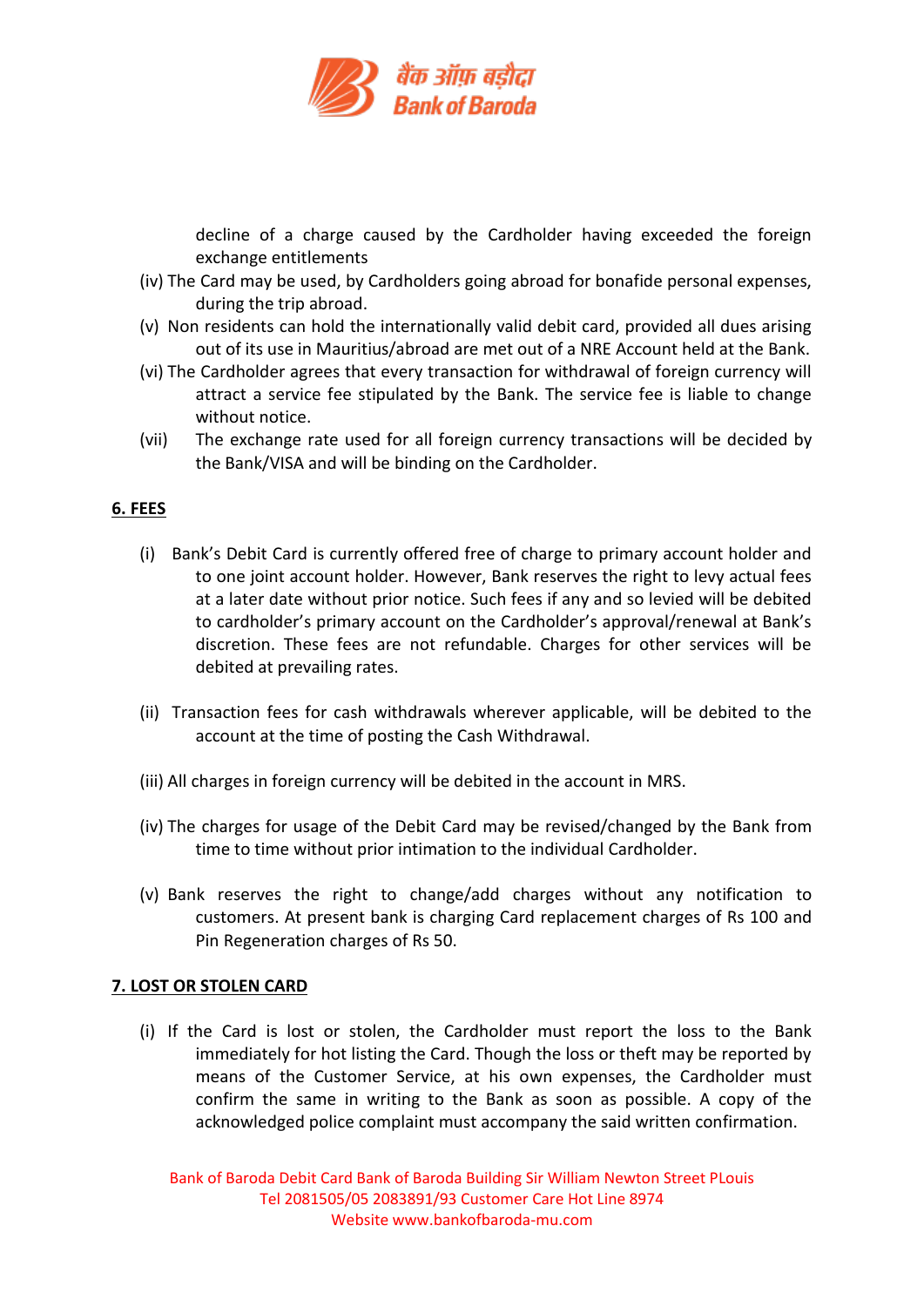

- (ii) Cardholder is protected from any financial liability, after the loss/theft is reported to the Bank, arising from any purchase transaction done on his card from the time Cardholder reports the loss to the Bank. It may please be noted that NO SUCH COVERAGE will be available on the CASH withdrawals done through ATMs as such transactions are governed by PIN, which is confidential to Cardholder only.
- (iii) The Cardholder agrees to indemnify the Bank fully against any liability (civil or criminal), loss, cost, expenses or damages that may arise due to loss or misuse of the Card in the event that it is lost and not reported to the Bank or lost and misused before it is reported to the Bank.
- (iv) The replacement Card may be issued at the sole discretion of the Bank after the receipt of written request and upon payment of requisite fees, provided the Cardholder has, in all respects, complied with the terms and conditions.
- (v) If the lost/stolen card is subsequently recovered, the Cardholder shall not use the same and destroy the card by cutting it into several pieces through the magnetic strip.
- (vi) Cardholder may inform bank through Hotline Toll free number 8974 about loss of cards FOR CARD HOTLISTING/BLOCKING

## **8. DISCLOSURE OF INFORMATION**

- (i) The Cardholder shall provide any information, records or certificates relating to any matters that the Bank deems necessary, as and when requested by the Bank. The Cardholder will also authorize the bank to verify the veracity of the information furnished by whatever means or from whichever source deemed necessary. If the Cardholder declines to provide the information or provides incorrect information, the Bank at the sole discretion may refuse renewal of the Card or cancel the Card forthwith.
- (ii) The Bank reserves the right to disclose, in strict confidence, to other institutes, such information concerning the Cardholder's account as may be necessary or appropriate in connection to its participation in any Electronic Fund Transfer Network.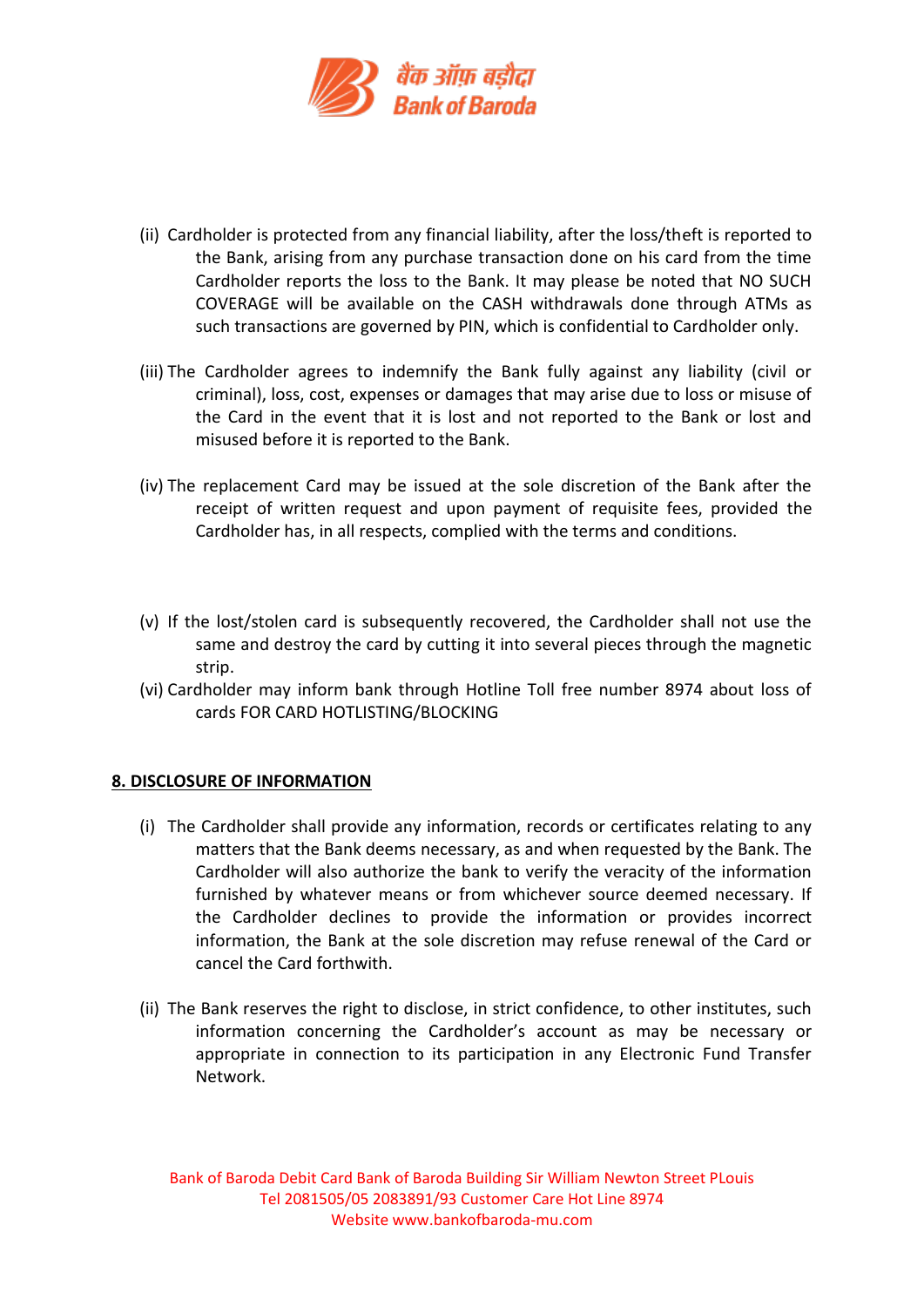

- (iii) The Bank also reserves the right to disclose customer information to any court of competent jurisdiction, quasi-judicial authorities, law enforcement agencies and as other wing of Central or State Government.
- (iv) The Bank reserves the right to report to the RBI/BOM, expenditure undertaken by its Cardholders, in foreign currencies to ensure that the basic Travel Quota/other permissible entitlements are not exceeded by the Cardholder(s).

## **9. STATEMENTS AND RECORDS**

- (i) The records of Card Transactions will be available on the account statement issued by the Bank and/or on account passbook updated by the customer. It will be obligatory on the part of the customer to get his passbook updated from the branch where he is maintaining Card account at least once in a month.
- (ii) The Bank's record of transactions processed by the use of the Card shall be conclusive and binding for all purposes.

## **10. DISPUTES**

- (i) In case of purchase transactions, a sales slip with the signature of the Cardholder together with the Card number noted thereon or a PIN validation shall be conclusive evidence between the bank and the Cardholder as to the extent of the liability incurred by the Cardholder. The Bank shall not be required to ensure that the Cardholder has received the goods purchased/availed of the service of his transaction.
- (ii) The Bank shall make bonafide and reasonable efforts to resolve an aggrieved Cardholder's disagreement with an applicable charge indicated in the account statement/passbook or as otherwise determined by the customer within 45 days of the receipt of notice of disagreement. If after such effort Bank determines that the charge is correct, then it shall communicate the same to the Cardholder.
- (iii) The Bank accepts no responsibility for the refusal by any establishment to honour the Card whether due to technical reason or otherwise.
- (iv) This agreement will be construed in accordance with and governed by the laws of Mauritius. All disputes are subject to exclusive jurisdiction of the Courts of Mauritius, irrespective of whether the application for issuance of card was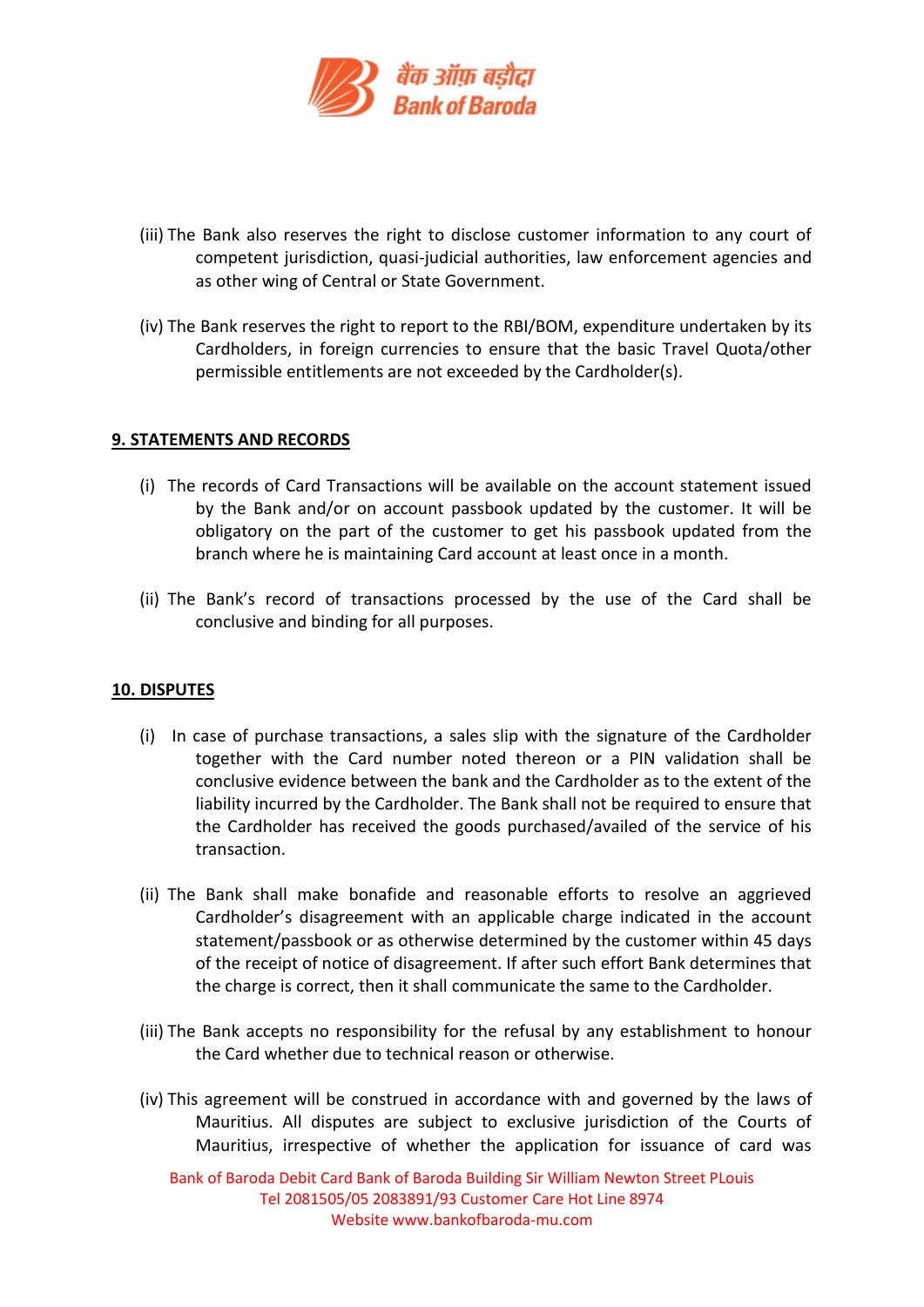

submitted to any branch of the bank in Mauritius or whether any other Court may have concurrent jurisdiction in the matter.

(v) The Cardholder shall be liable for all the costs associated with the collection of dues and legal expenses.

## **11. GENERAL**

- (i) The Cardholder will notify the Bank in writing of any change in his employment and/or office or residential address and telephone numbers.
- (ii) Any notice sent by the Bank by post will be deemed to have been received by the Cardholder within 5-working days from the posting of the notification to the address last given to Bank in writing by the Cardholder. Publication of changes by such means as the Bank may consider appropriate will constitute effective notice to the Cardholder thereof.
- (iii) The Bank reserves the right to add, delete or vary any of the terms and conditions, policies, features and benefits upon notice, as described above, to the Cardholder. Use of the Card after the date upon which any of these alterations are to take effect will be taken to be evidence of the acceptance, without reservations by the Cardholder of such changes.
- (iv) When Cardholder completes a transaction through an ATM, he can opt to receive a printed transaction record. The amount of available funds is shown on the ATM receipt when he uses his Card. The Cardholder is advised to obtain the receipt and to retain with him the record of transaction generated by the ATM.
- (v) The Bank reserves the right to launch the scheme for loyalty points for various types of transactions and redeeming thereof. The scheme shall come into force as per the terms of notification as given by the Bank. The terms of the scheme shall be in addition to and not in derogation to the terms and conditions of the card herein.

## **12. LIMITATION OF BANK'S LIABILITY**

The Bank shall not be liable to the Customer or to any third party, for any loss or damages suffered due to the following reasons:-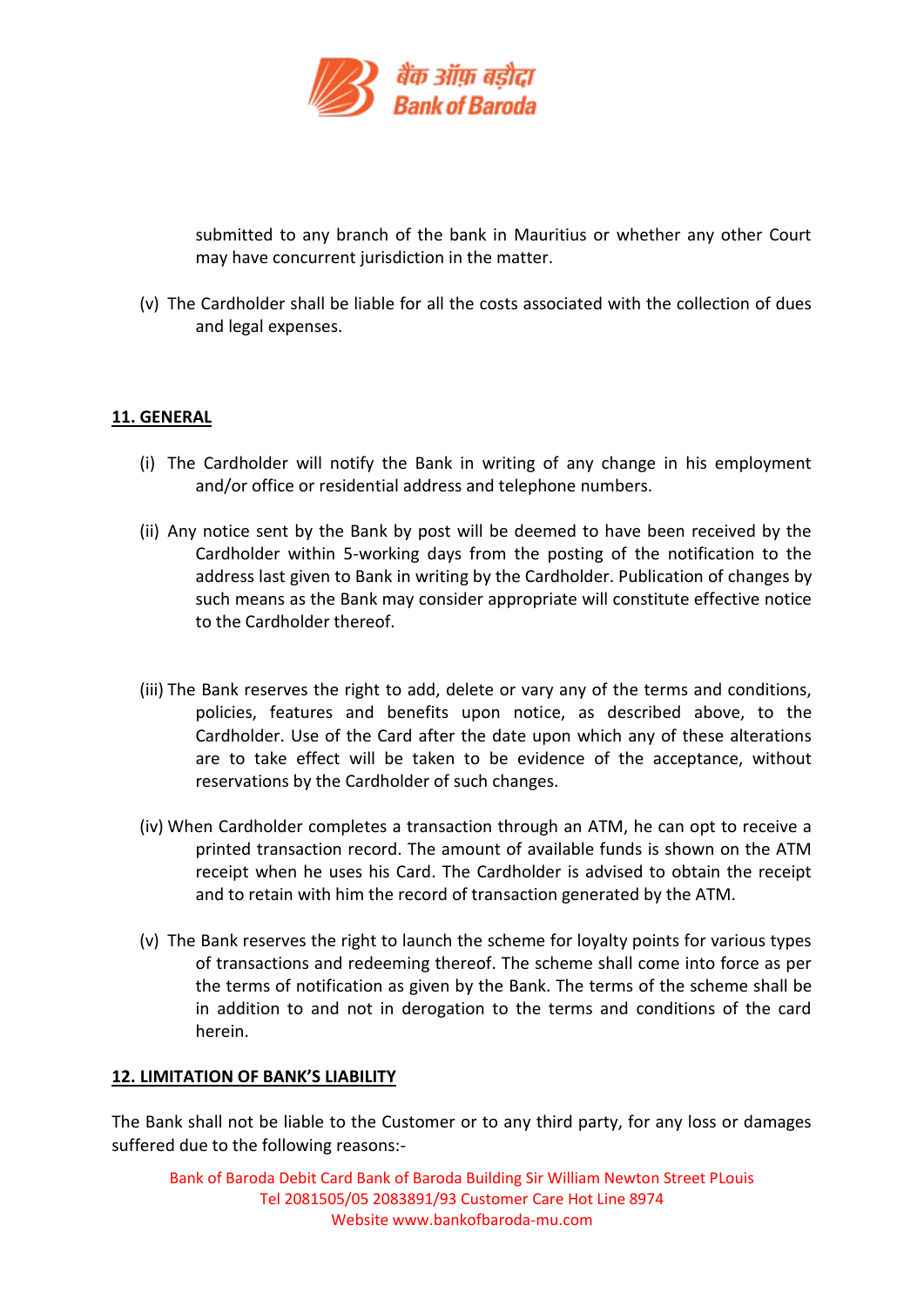

- I. Any action carried on by the Bank, based upon the instructions of the Customer by exercising due diligence and reasonable care.
- II. Any action carried on by the Bank in good faith based upon the instructions of the customer.
- III. Any unauthorized and illegal transactions occurring through the use of Bank Account(s), which can be attributed to the fraudulent or negligent conduct of the customer.
- IV. Intrusion or hacking into the computer system/network or communication network of the Bank.
- V. Failure to carry out any instructions of the Customer due to insufficiency of balance in the Customer's bank account(s).
- VI. Failure of the customer to access the Bank account due to any Force Majeure Event or any Technical Problems or any other reason beyond the control of the Bank.
- VII. Failure of the customer to inform to the Bank when the Customer's Bank account is being illegally used by third parties for carrying out unauthorized and illegal transactions.
- VIII. Failure of the Customer to keep confidential and secure PIN or any passwords, keywords or other identification marks given to the Customer for operating of the Bank account and/ or card.
	- IX. Failure of the Customer to inform the Bank regarding any changes in the Customer's Personal information or Account information.
	- X. Violation of any foreign Law.
	- XI. Breach of any of the other terms and conditions stated herein by the Customer.
- XII. Customer is solely responsible for all the online transactions done on the internet.

Under no circumstances shall the Bank be liable for any damages, whatsoever whether such damages are direct, indirect, incidental, consequential and irrespective of whether any claim is based on loss of revenue, investment, production, goodwill, profit, interruption of business, or any other loss of any character of nature whatsoever and whether sustained by the customers or any other third party.

# **13. TERMINATION**